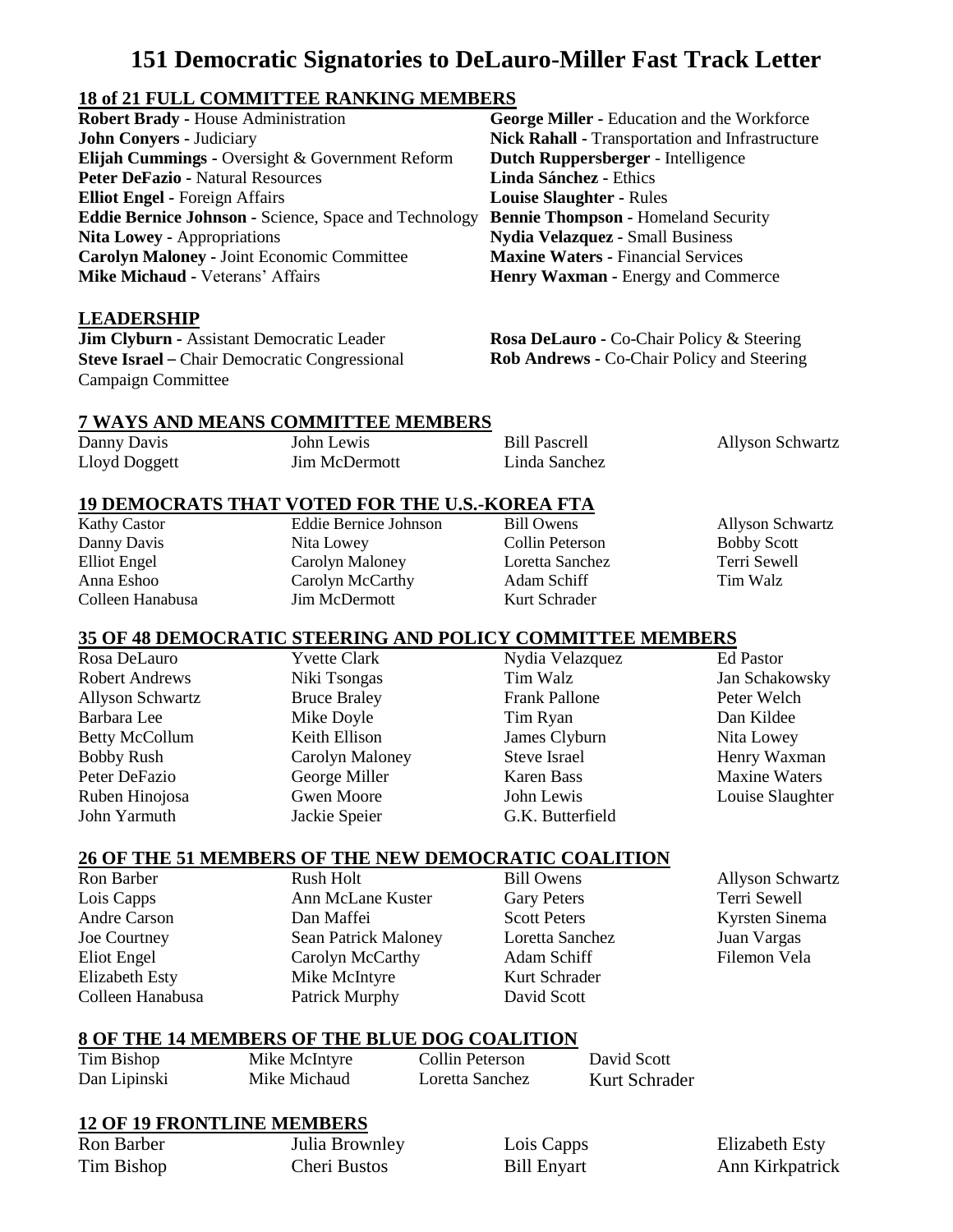Ann McLane Kuster Sean Patrick Maloney

Dan Maffei Mike McIntyre Patrick Murphy

Bill Owens Scott Peters Raul Ruiz

Carol Shea-Porter Kyrsten Sinema John Tierney

#### **36 OF 42 HOUSE MEMBERS OF THE CONGRESSIONAL BLACK CAUCUS**

Karen Bass Joyce Beatty Sanford Bishop Corrine Brown G. K. Butterfield André Carson Yvette Clarke Emanuel Cleaver Jim Clyburn John Conyers

Elijah Cummings Danny K. Davis Donna Edwards Keith Ellison Chaka Fattah Marcia Fudge Al Green Alcee Hastings Steven Horsford Hakeem Jeffries

Eddie Bernice Johnson Hank Johnson Robin Kelly Barbara Lee Sheila Jackson Lee John Lewis Gwen Moore Eleanor Holmes Norton

Donald Payne. Jr Bobby Rush Bobby Scott David Scott Terri Sewell Bennie Thompson Maxine Waters Frederica Wilson

#### **13 OF 19 HOUSE MEMBERS IN THE CONGRESSIONAL HISPANIC CAUCUS**

| Raúl Grijalva     | Gloria Negrete        | Raul Ruiz       | Nydia Velázquez  |
|-------------------|-----------------------|-----------------|------------------|
| Luis V. Gutierrez | McLeod                | Loretta Sánchez | Juan Vargas      |
| Grace Napolitano  | Ed Pastor             | José Serrano    | Filemon Vela, Jr |
|                   | Lucille Roybal-Allard | Albio Sires     |                  |

## **37 OF 51 DEMOCRATIC FRESHMEN**

| <b>Steve Horsford</b> | Michelle Lujan              | <b>Scott Peters</b> |
|-----------------------|-----------------------------|---------------------|
| Jared Huffman         | Grisham                     | Mark Pocan          |
| Hakeem Jefferies      | <b>Sean Patrick Maloney</b> | Raul Ruiz           |
| Robin Kelly           | Daniel Maffei               | Carol Shea-Porter   |
| Joe Kennedy           | Grace Meng                  | Eric Swalwell       |
| Dan Kildee            |                             | Mark Takano         |
| Ann Kirkpatrick       | Gloria Negrete              | Dina Titus          |
| Ann Kuster            | Richard Nolan               | Juan Vargas         |
| Alan Lowenthal        | Beto O'Rourke               | Filemon Vela        |
|                       | Donald M. Payne, Jr.        |                     |
|                       |                             | Patrick Murphy      |

#### **73 SUBCOMMITTEES' RANKING MEMBERS**

- 1. **Rob Andrews -** Education and the Workforce Subcommittee on Health, Employment, Labor and Pensions
- 2. **Ron Barber -** Homeland Security Subcommittee on Oversight and Management Efficiency
- 3. **Karen Bass -** Foreign Affairs Subcommittee on Africa, Global Health, Global Human Rights and International **Organizations**
- 4. **Sanford Bishop** Appropriations Subcommittee on Military Construction, Veteran Affairs and Related Agencies
- 5. **Tim Bishop** Transportation and Infrastructure Subcommittee on Water Resources and Environment
- 6. **Corrine Brown -** Transportation and Infrastructure Subcommittee on Railroads, Pipelines and Hazardous Materials
- 7. **Julia Brownley –** Veterans' Affairs Subcommittee on Health
- 8. **Matt Cartwright -** Oversight and Government Reform Subcommittee on Economic Growth, Job Creation and Regulatory Affairs
- 9. **Judy Chu -** Small Business Subcommittee on Economic Growth, Tax and Capital Access
- 10. **Yvette Clarke -** Homeland Security Subcommittee on Cybersecurity, Infrastructure Protection and Security Technologies; Small Business Subcommittee on Investigations, Oversight and Regulations
- 11. **Steve Cohen -** Judiciary Subcommittee on Regulatory Reform, Commercial and Antitrust Law
- 12. **Joe Courtney** Education and the Workforce Subcommittee on Workforce Protections
- 13. **Rosa DeLauro** Appropriations Subcommittee on Labor, Health and Human Services, Education and Related Agencies
- 14. **Ted Deutch -** Foreign Affairs Subcommittee on Middle East and North Africa
- 15. **Lloyd Doggett –** Ways and Means Subcommittee on Human Resources
- 16. **Donna Edwards -** Science, Space and Technology Subcommittee on Space